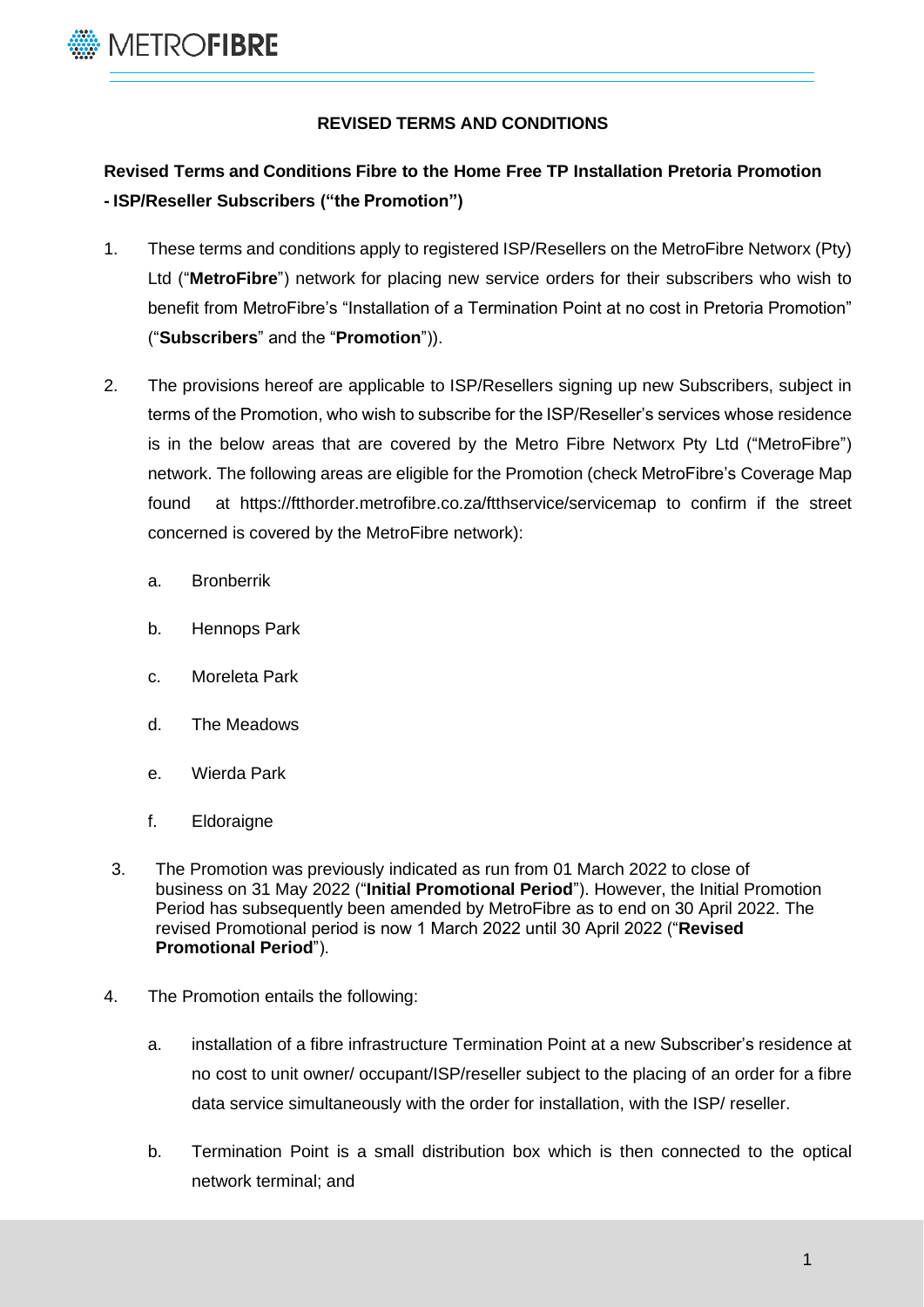- c. no service activation fee being charged to the New Subscriber.
- 5. ISP/reseller's will be charged discounted rates on monthly subscription of Subscribers amounting to 25% off the monthly subscription rate for 12 (twelve) months from date of activation. Thereafter standard rates apply.
- 6. For the avoidance of doubt, the installation of the Termination Point at no cost is conditional on owner / occupant's activation of a Fibre to the Home ("**FTTH**") service at the residence. MetroFibre shall be entitled to demand full payment of its installation costs of the Termination Point from the ISP/reseller should the Subscriber placing the order fail or refuse to activate the service within 30 (thirty) days from the installation of the Termination Point in terms of the Promotion.
- 7. Termination Point installation in terms of the Promotion for a residence is subject to MetroFibre conducting a feasibility review of the installation. Installations, including trenching, of less than 20 (twenty) running meters are at no cost to end user. Installations involving distances of more than 20 (twenty) running meters will be charged to the Subscriber, subject to prior agreement on pricing.
- 8. This Promotion is only available to new ISP/Reseller Subscribers. Existing customers and persons with an existing fibre to the home service are not eligible to benefit from the Promotion.
- 9. This Promotion is available to FTTH customers only. All business packages are excluded from the Promotion.
- 10. Only one Promotion may be claimed per residence and no other specials may run concurrently.
- 11. The provision of MetroFibre services is provided subject to MetroFibre's standard terms and conditions of trading ("**FTTH T&C's**") which can be found at [www.metrofibre.co.za](http://www.metrofibre.co.za/) together with its ISP/Reseller Framework Agreement (Framework Agreement) entered into with its authorised ISP's/Resellers. The conditions and the Framework Agreement apply to this Promotion, quotation and any subsequent order, notwithstanding anything to the contrary contained in or incorporated into any document from or oral statement made by you, the customer. No variation or amendment to the conditions and Framework Agreement shall be of any effect unless expressly agreed, in writing, by a person authorised to sign on behalf of MetroFibre.
- 12. By accepting this offer, you confirm that you have read and accept the terms and conditions and have full capacity to enter into a contract.

**NOTE: these Terms and Conditions may be changed by MetroFibre at any time without prior notice or explanation. MetroFibre assumes no responsibility or liability for any**